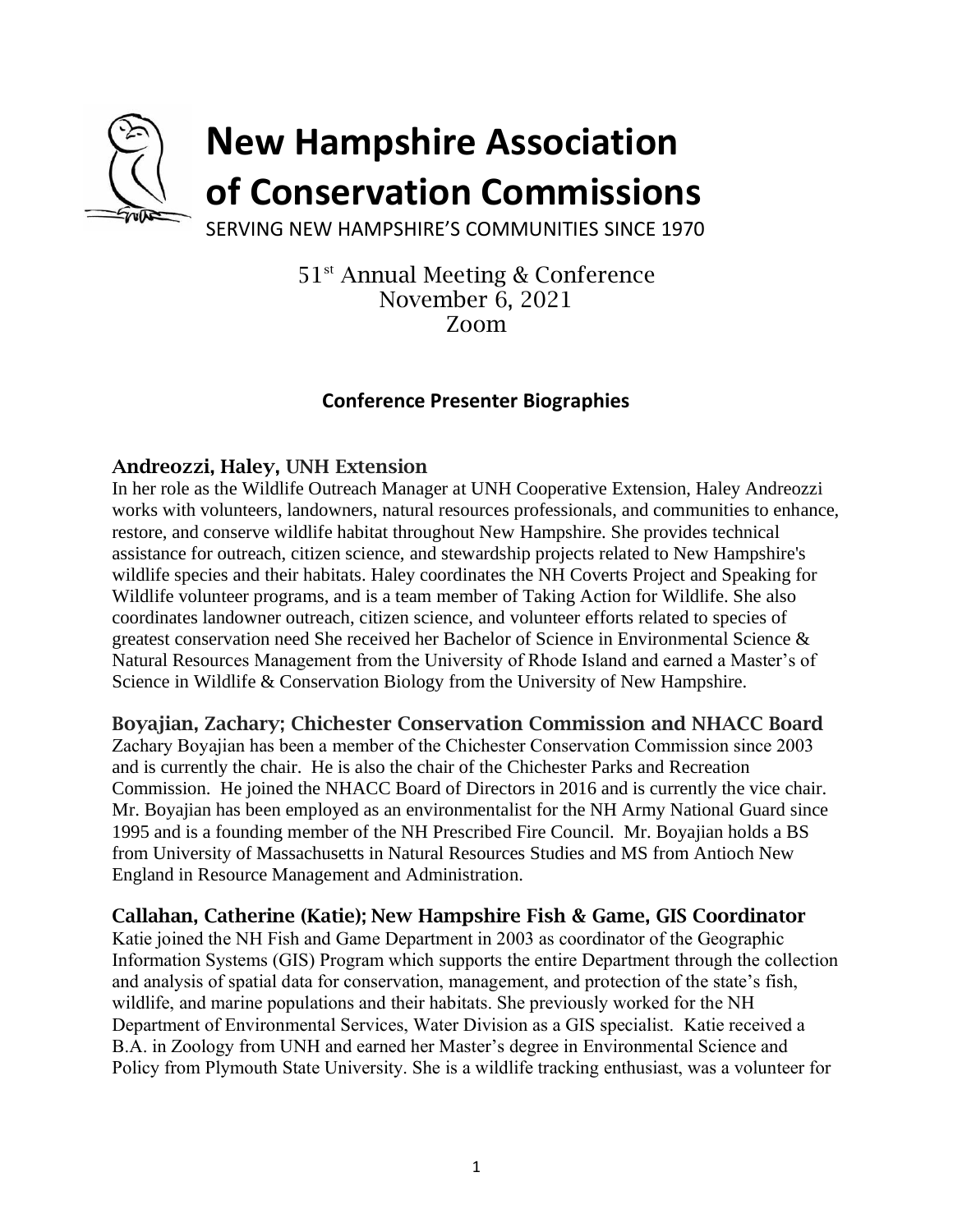the Canada lynx/carnivore surveys in NH for the past 7 years, and looks forward to helping with the upcoming Northeast regional moose surveys.

## Clemens, Rob; Amherst Conservation Commission

Rob has been a member of the Amherst Conservation Commission (ACC) since 2013, and Chair since 2017. During this time the ACC has continued its efforts to increase the acreage of conserved open space in Amherst, including grassland habitats. Rob has undergraduate and graduate degrees in geology and worked as an environmental scientist and consultant for more than 35 years.

# Doperalski, Melissa; New Hampshire Fish & Game

Melissa is a Certified Wildlife Biologist for the Nongame & Endangered Wildlife Program at the New Hampshire Fish and Game Department (NHFG). She received her M.S. in 2007 and her B.S. in 2000, both from the University of Wisconsin – Stevens Point and has extensive background working with a variety of wildlife, including both state and federally listed species, in both the private and public sectors with field experience throughout the Midwest, California, Texas, and Northeast. Melissa is now implementing high priority actions identified in the NH Wildlife Action Plan for several species of reptiles, amphibians, freshwater mussels and tiger beetles. Melissa serves as a NHFG representative on multiple regional work groups convened for conservation and recovery of numerous species and manages the environmental review program at New Hampshire Fish and Game within the Nongame & Endangered Wildlife Program.

# Harding, Charlotte, NH Conservation Land Stewardship Program (CLSP).

Charlotte is the Stewardship Specialist for the State of New Hampshire's Conservation Land Stewardship Program (CLSP). Her responsibilities include the stewardship and monitoring of 200+ state-held conservation easements, and oversight of the 250+ CLSP conservation properties for the 78 municipalities involved with the program. Charlotte moved to New Hampshire in 2012 to attend Plymouth State University where she received her Bachelor's degree in Environmental Biology. Her background includes two years as a Preserve Stewardship Assistant & Volunteer Coordinator for The Nature Conservancy in New Hampshire and several seasons with NH Audubon as a Rusty Blackbird Field Technician. She currently lives in Manchester and enjoys playing disc golf on most weekends.

# Harvey, John; Amherst Conservation Commission

John Harvey joined the Amherst Conservation Commission in 1987, has served as its chairman for most of the time since and is now its Treasurer. During his leadership town conservation lands expanded to encompass 16% of the town total acreage and the LUCT remuneration from 50% to 100%. More importantly, he shifted the primary land management objective from community enjoyment to improving wildlife habitat and has taken a strong hand in the current habitat planning/execution efforts. John is a retired Air Force commissioned officer and a survivor of two IT industries. He and his wife Suk enjoy the company of their two grown children and two grandchildren.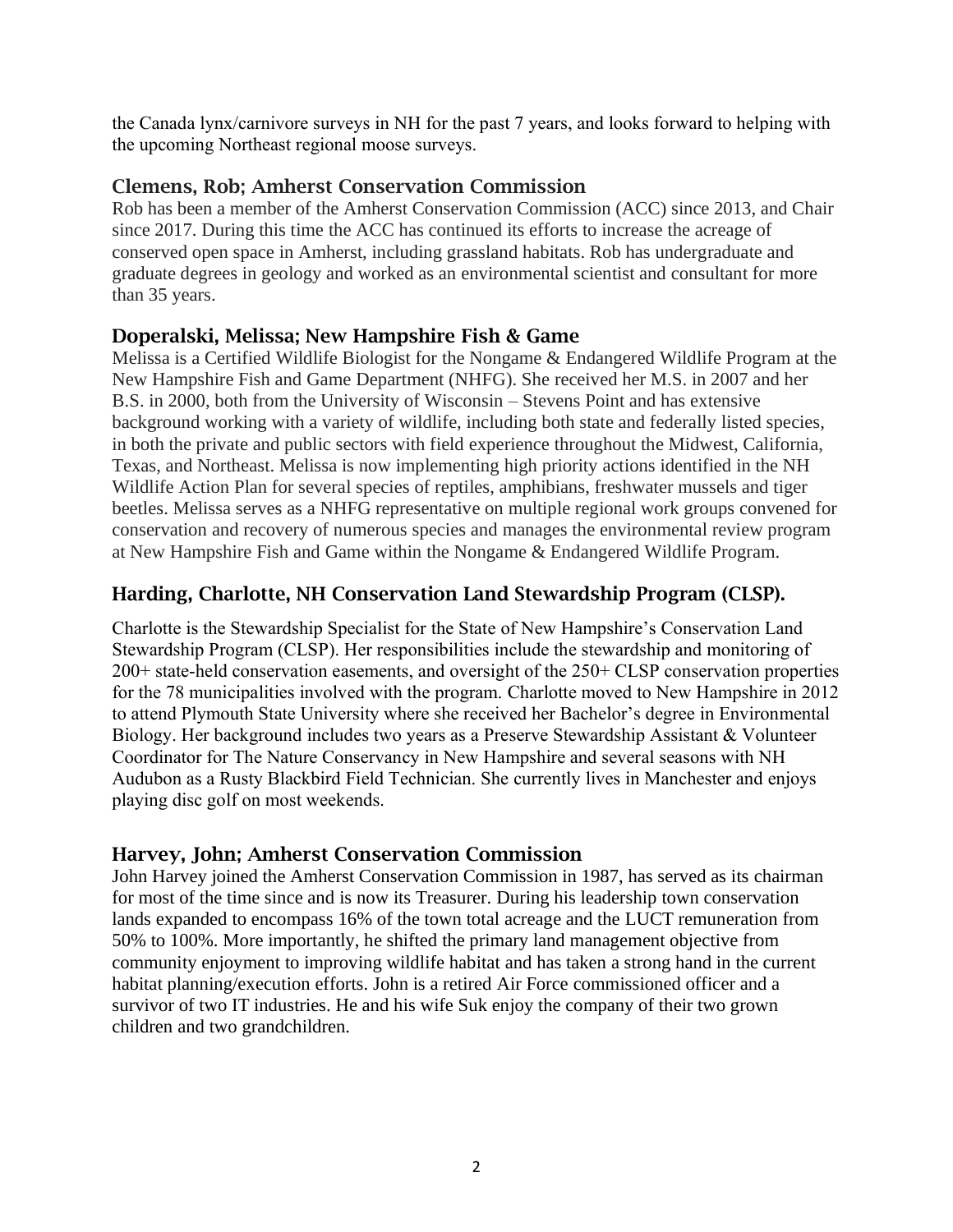#### Houghton, Sandi; New Hampshire Fish & Game

Sandi is the Wildlife Diversity Biologist in the Nongame and Endangered Wildlife Program at New Hampshire Fish and Game. Sandi's work at NH Fish & Game focuses on implementation of the Wildlife Action Plan, including working on wildlife connectivity and bat conservation. Previously, Sandi worked as a Wetland Specialist at the NH Department of Environmental Services. She has also conducted a variety of wildlife studies for the US Geological Survey's Patuxent Wildlife Research Center. Sandi has a BA in Biology from Colby College and a MS in Natural Resources (Wildlife) from UNH where her thesis work focused on amphibians and vernal pool habitats.

#### Hunt, Pam; NH Audubon

Pam has been interested in birds since the tender age of 12, when an uncle took her to Brigantine National Wildlife Refuge in NJ. She went on to earn a B.S. in biology from Cornell University, M.A. in zoology from the University of Montana, and a Ph.D. from Dartmouth College in 1995. Pam came to NH Audubon in 2000 after five years as adjunct faculty at Colby-Sawyer College in New London. In her current position as Avian Conservation Biologist, she works closely with NH Fish and Game to coordinate and prioritize bird research and monitoring in the state, and also authored NH's "State of the Birds" report. Specific areas of interest include habitat use by early successional birds (particularly whip-poor-wills), conservation of aerial insectivores (e.g., swifts and swallows), and the effects of events outside the breeding season on long-distance migrants. Pam also coordinated the "NH Dragonfly Survey," a five-year project that mapped distributions of these insects throughout the state, and remains active in the dragonfly field.

## Keirstead, Don; Natural Resources Conservation Service, NH

Don is the State Resource Conservationist and State Soil Scientist for the USDA NRCS. - Don has worked with NH-NRCS for twenty years throughout NH and currently serves as the State Resource Conservationist and State Soil Scientist where he directs a team of 6 natural resource specialists. Over his career he has worked to develop conservation strategies and initiatives in agriculture, water quality, forestry and wildlife. He has received the Abraham Lincoln Honor Award for his efforts with the Working Lands for Wildlife Program, The New Hampshire Association of Conservation Districts President's Award (2015) for partnership activities and capacity building, and the USDA- Forest Service and Natural Resources Conservation Service Two Chief's Partnership Award (2012), for conservation implementation around the White Mountain National Forest. He has a B.S. in Soil Science and an M.S. Natural Resources from the University of New Hampshire.

## Kelly, Matt; UNH Cooperative Extension

Matt is a Natural Resource Field Specialist with UNH Cooperative Extension in Cheshire County. As county forester, Matt works with local forest owners, consulting foresters, agency partners, and local conservation groups to provide technical assistance and educational programming. Prior to joining the UNH Extension, Matt served on the faculty at Michigan Tech University where he taught courses and conducted research on various forestry-related topics. Matt earned his MS and PhD degrees in forest resources management from SUNY College of Environmental Science and Forestry.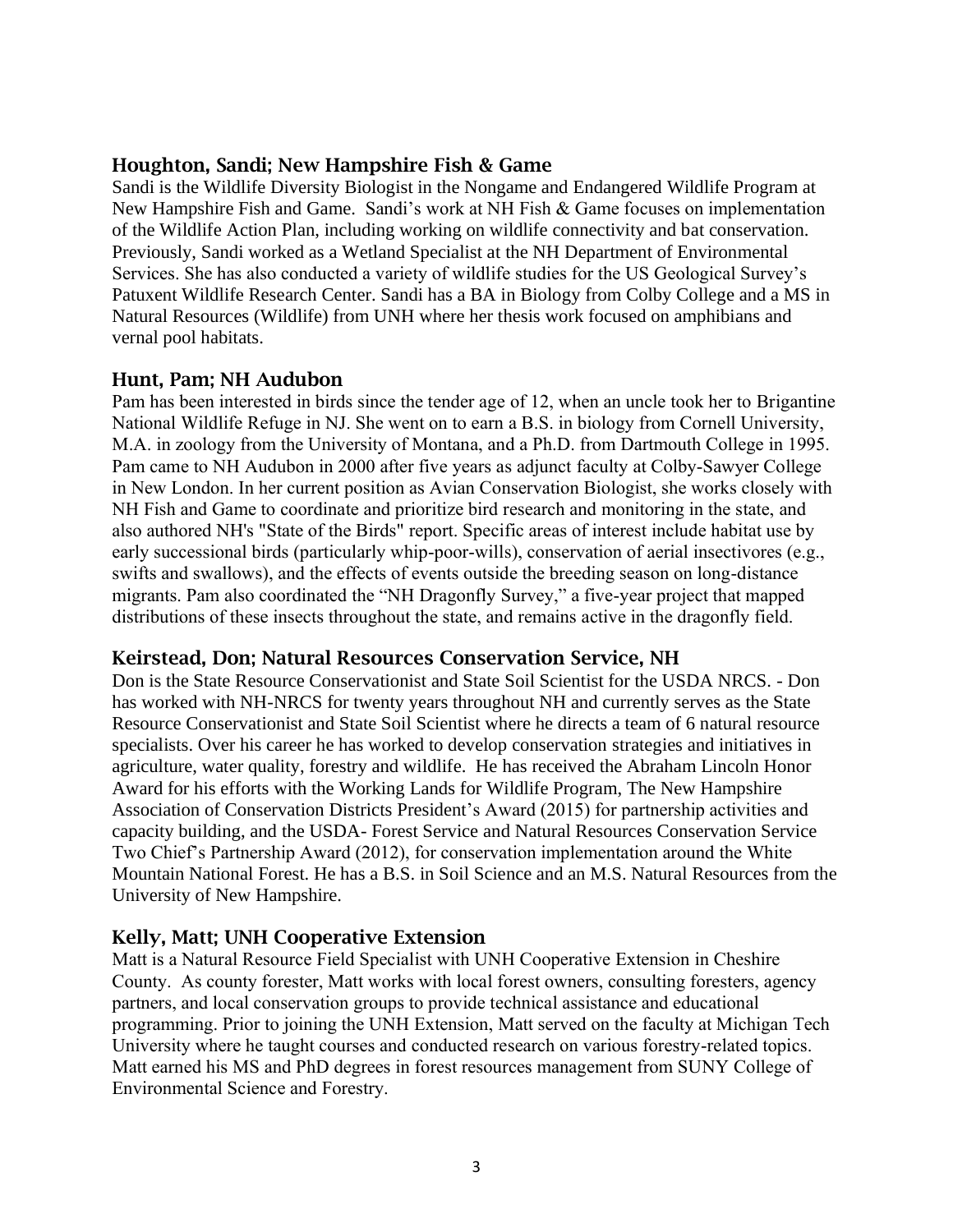#### Littleton, Jeffry N.; Conservation Ecologist, Moosewood Ecological

Jeffry Littleton is very enthusiastic about exploring our natural world. He is the Principal Ecologist and Founder of Moosewood Ecological LLC, having 30 years of experience in ecological studies and environmental education. He specializes in conservation planning, land management, ecological inventories, and habitat restoration on multiple scales. He accomplishes this through working with a wide range of entities, including private landowners, federal and state agencies, and municipalities, as well as land trusts and other non-profit organizations. He employs a systems approach to understanding the spatial dynamics of the environment, blending conservation biology with the ecology of landscapes. He uses a GIS to analyze natural resources to help guide conservation and restoration planning efforts. Jeffry serves as adjunct faculty at Antioch University where he provides course instruction on community ecology, inventory techniques for natural communities, and interpreting past land use histories.

#### Lamond, Steven; Conservation Ecologist, Moosewood Ecological

Steven grew up along Massachusetts' South Shore where he developed a deep curiosity for all things wild. After receiving a B.S. from Johnson State College in Environmental Science, Steven moved to the Monadnock Region to pursue an M.S. in Conservation Biology at Antioch University New England. Here, his passion for birds and community science intensified, leading to active participation in regional and national bird conservation projects. Steven now works as an ecologist and project manager for Moosewood Ecological while teaching part-time as an affiliate professor at Antioch University. Never without binoculars or a camera close at hand, Steven enjoys taking any opportunity to document New England's biodiversity.

#### Murphy, Kristen; Natural Resource Planner, Exeter NH

Kristen obtained her Master's of Science in Biology from the University of Nevada where she studied the impact of climate change on the federally listed Mojave Desert tortoise. After over a decade of research in the desert with the Department of Interior, she returned to her NH roots. She has worked as the Natural Resource Planner for the Town of Exeter for the past 13 years, providing staff support to the Exeter Conservation Commission. Kristen serves as an alternate on the Dover Conservation Commission, is vice-chair of the Dover Open Lands Committee, and is a member of the NHACC Board of Directors.

#### Spencer, Larry; Holderness Conservation Commission and NHACC Board

Larry Spencer is Professor Emeritus of Biology at Plymouth State University where he started teaching in September of 1967. His areas of interest there were vertebrate and invertebrate zoology, ecology and evolutionary biology. Since the 1970's he's been chair of the Holderness Conservation Commission. He serves as the NHACC representative to the NH Rivers Management Advisory Council where he is the vice chair of the group. Until a few years ago, he ran many races going from 5k to marathons and did triathlons. Now he is just happy doing short bike rides.

## Steckler, Pete; The Nature Conservancy

Peter is the GIS and Conservation Project Manager at the New Hampshire Chapter of The Nature Conservancy (TNC) where he has worked for the past thirteen years. He has worked on